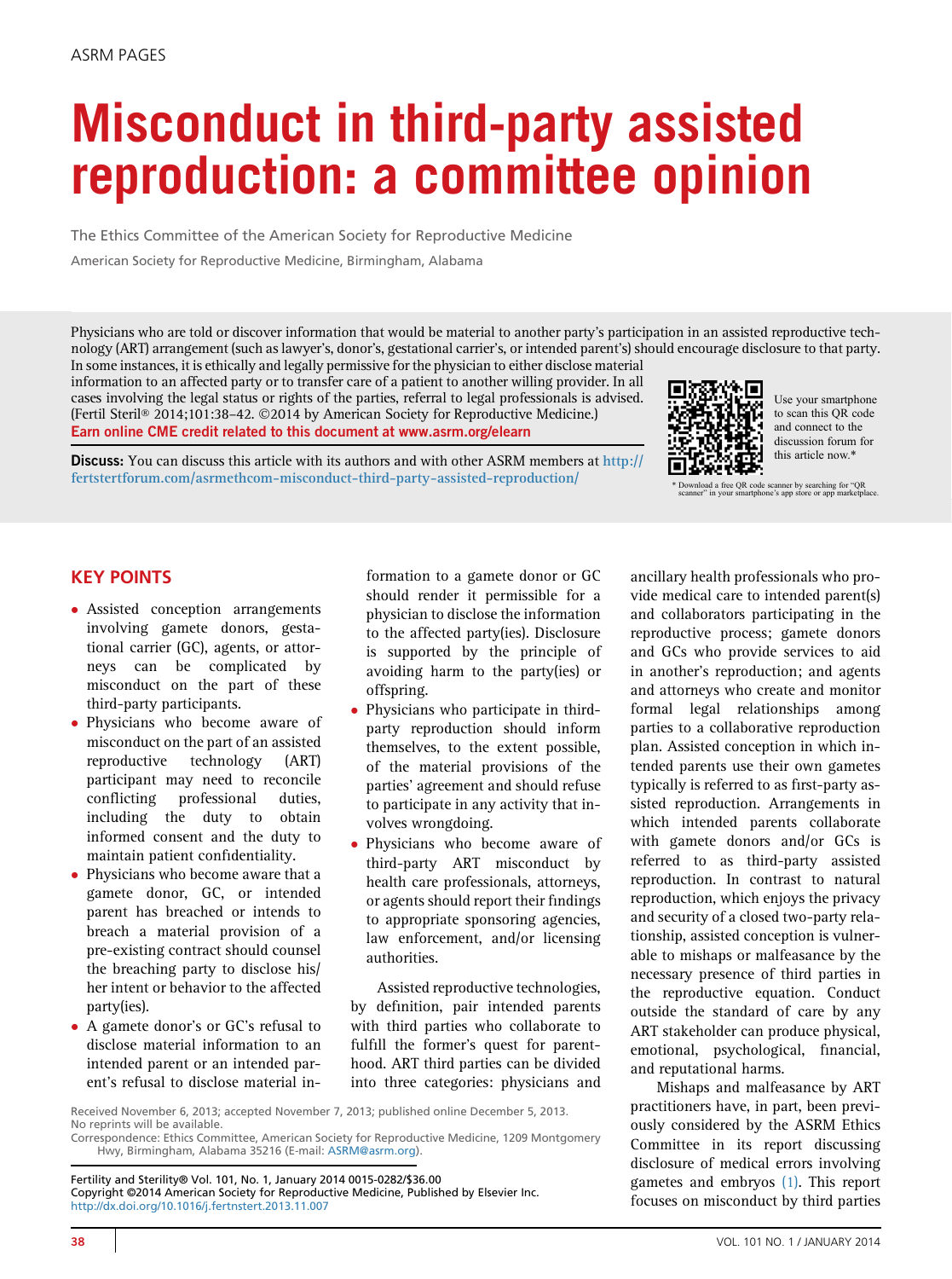grouped in the second and third categories mentioned previously—gamete donors/GCs and agents/attorneys practicing in the third-party ART field. Ideally, all potential conduct by the parties to a collaborative reproduction arrangement should be addressed by a preconception agreement in which all parties participate voluntarily, transparently, and in good faith. In the event such an agreement is absent or deficient, ART stakeholders can benefit from generalized analysis of common mishap scenarios. The aim of this report is to identify a few areas of potential misconduct by individuals participating in third-party reproductive arrangements and discuss the range of possible responses by affected parties, primarily ART practitioners. The Committee recognizes that each scenario involving third-party malfeasance is unique and will require an individualized response. Moreover, it is possible that certain situations will require professional outreach, including consultation with legal counsel.

### MISCONDUCT BY GAMETE DONORS AND GCS

The growing use of gamete donors and GCs in assisted conception provides expanded opportunity for individuals and couples to become parents [\(2, 3\).](#page-4-0) Including third parties in the intimacies of reproduction can also complicate the procreative process, especially when the interests of the parties come into conflict. Conflict-of-interest scenarios in third-party reproduction can involve the withholding or misrepresentation of material information that is later discovered in the course of treatment or engagement in expressly prohibited or harmful conduct. A physician who becomes aware of a conflict of interest may consider a range of possible responses discussed next.

### Conflicts Involving Gamete Donors

Gamete donors are men and women who agree to provide sperm and eggs, respectively, to an individual or couple, often with compensation for the time, effort, and expenses associated with gamete retrieval. In some instances, gamete donors are recruited by agencies and are not known to the intended parent(s) who select a donor based on available demographic information. In these cases of anonymous gamete donation, it is possible that neither the patient nor the treating physician will meet or encounter the donor, as when the gametes are frozen upon retrieval and thawed for later use. In other instances, intended parents work openly with gamete donors who may attend medical appointments with the patient in order to coordinate the transfer of gametes. In these cases of directed donation where the gamete donor is known to the intended parent(s), several problems can arise.

### The Donor's Intent to Parent

Intended parents who solicit gamete donors commonly presume the donors will neither retain nor assert any parental rights with respect to a resulting child. A series of court cases reveal that in some instances donors initially represent their lack of intent to parent any resulting child but harbor or later develop a desire to exercise parental rights over the donorconceived offspring. Known sperm donors who initially agree

to act purely as donors have been awarded parental rights after stepping into a parenting role once the child is born [\(4\).](#page-4-0) Egg donors known to the intended parent(s) have disavowed signed consent forms waiving parental rights and later been declared a child's legal mother [\(5\)](#page-4-0). These disputes over parental rights can draw in an ART practitioner who unwittingly becomes aware of the donor's intent to claim parental rights.

What action, if any, should a physician take if an egg donor reveals during the informed consent process that despite her representations to the intended parent(s) she plans to parent the child as her own? If the physician knows the intended parent(s) has no intent to share or yield rights to the donor, does the physician have a duty to inform the patient of the donor's intent? Inversely, what duties does a physician have when a sperm donor reveals that, while he agreed in writing to support any resulting child (making him an intended father rather than a sperm donor), he plans to abandon the intended mother upon a positive pregnancy test. Should the physician reveal this planned abandonment prior to initiating treatment or should the physician regard the revelation as private conduct between the parties?

Physicians who become aware of potential conflicts between gamete donors and intended parents may face the difficult task of reconciling two longstanding professional duties—the duty to obtain informed consent and the duty to maintain patient confidentiality [\(6, 7\).](#page-4-0) Obtaining informed consent from a patient means disclosing information that would be material to a person's decision to undergo or refuse treatment. While the doctrine of informed consent does permit withholding or postponing disclosure of material information in limited circumstances, these deviations are based on the patient's inability to process the data and would not apply in the case of donor misrepresentation [\(8\).](#page-4-0) Standing alone, the duty of informed consent counsels in favor of disclosure of a donor's ''true intent'' because such information would clearly be material to a patient's decision about assisted conception.

The disclosure analysis is less clear cut when the concomitant duty to maintain patient confidentiality is considered. Physicians treating both a gamete donor and an intended mother form patient/physician relationships in both instances and owe equal duties to both patients. Disclosures by gamete donors regarding parental intent can be considered within the physician's duty to maintain patient confidentiality. This duty, however, is not absolute and disclosure to third parties is permitted under certain circumstances, including express permission by the patient (as could be contained in a preexisting contract between the donor and intended parent[s]) or to avoid serious harm to a third party [\(7\).](#page-4-0) In the absence of a contract provision waiving confidentiality by the donor, a physician should encourage the donor to discuss the issue of parental rights with the intended parent(s). If the donor is unwilling to disclose, the physician may consider revealing the confidential information to the intended parent(s) in order to avoid harm in the likely event the future child's parentage is disputed. Alternatively, the physician may consider withdrawing from the case, providing sufficient notice of withdrawal to permit the donor to secure another physician. A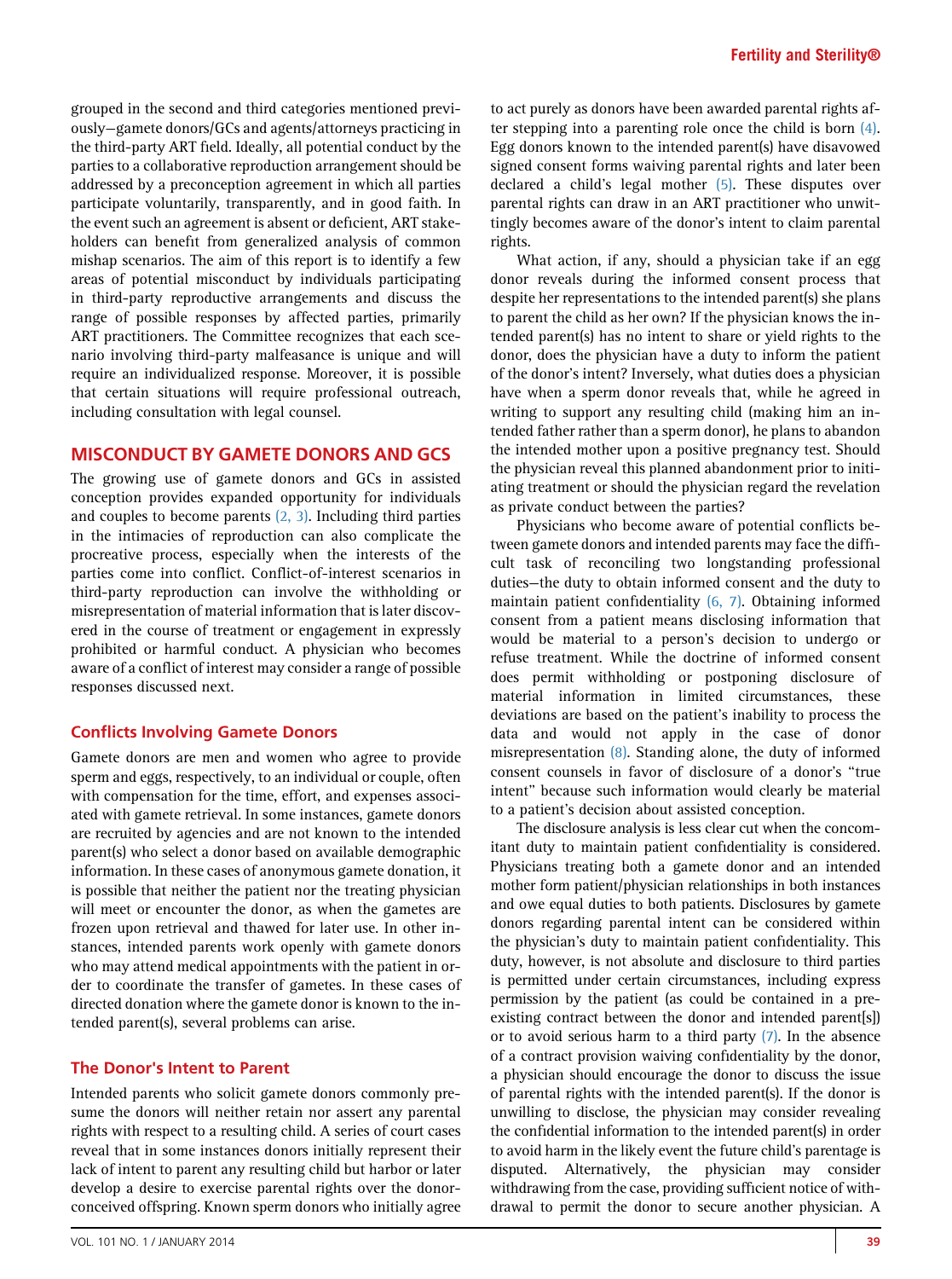physician has no duty to participate in a patient's act of wrongdoing.

## Newly Discovered Donor Health Information

Medical, psychological, and social screening of prospective gamete donors is a field unto itself, susceptible to a modest regulatory scheme and a highly competitive market environment that aspires to promote best practices [\(9\)](#page-4-0). Professional gamete recruiters are well aware of the motivations and strategic thinking that bring donors into the market, and they are generally well-equipped to detect falsehoods and misrepresentations in the interview and screening process. Still, it is possible for an applicant to be placed into the pool of available donors having lied about or failed to disclose information that would be material to any intended parent. Moreover, it is possible for a physician or other ART health care provider to discover this information in the course of interacting with the chosen donor.

What action, if any, should the ART provider take if he or she discovers previously undisclosed information about the donor's health, psychological, or social well-being that is potentially material to the donor's participation in the ART relationship? This scenario is in contrast with the above situation in which donors misrepresent their intent or lack of intent to parent. Donor misrepresentation about the assumption of parental rights may render a donor unsuitable in the eyes of an intended parent because of concerns about legal entanglements, but the donor could still be considered suitable from a clinical perspective. When a donor fails to disclose information that impacts his or her clinical suitability, such as family history of a hereditable disease, a bout with mental illness, or recent use of illicit substances, the physician should consider taking steps to dismiss the donor from the treatment plan. Likewise, discovery that a donor has undergone repetitive oocyte donation cycles in excess of ASRM practice guidelines would merit dismissal from the arrangement [\(2\).](#page-4-0)

Federal and professional guidelines governing gamete donation clearly spell out exclusion criteria, including certain medical, genetic, psychological, social, and familial history, such that any donor who presents—at any point in the treatment cycle—with an excludable characteristic should be considered unsuitable for gamete donation [\(10, 11\)](#page-4-0). The scenario becomes more complex in the case of directed donation, when a donor is known to and selected by the intended parent(s). Published guidelines and commentary present different views on whether the intended parent(s) should be informed about the discovery of exclusion criteria in known donors. Federal regulations do not require informing gamete recipients of a known donor's medical test results. In contrast, ASRM recommends that intended parent(s) be informed and counseled about the risk of proceeding with treatment.

Though not explicitly stated, the ASRM position assumes that a known donor has already disclosed possible exclusion criteria to the potential recipients and the parties have agreed to assume the associated risks of treatment. The scenario discussed herein imagines that no such disclosure to the intended parent(s) or to the screening agency has been forthcoming,

thus warranting action to dismiss the donor from the arrangement or to inform the intended parent(s) of the donor's unsuitability for gamete donation, or both. Once a known donor's previously undisclosed health-related information is verified, the physician should discuss these findings with the donor. A donor's request to withdraw from the arrangement without disclosing the clinical findings to the intended parent(s) should be honored. In such cases, the intended parent(s) can be informed that the prospective donor has been excluded as a directed donor, but specific health-related findings need not be disclosed. A donor who expresses a desire to continue in the ART process, and who would not be prohibited by law from serving as a donor, should be made aware that the relevant clinical findings will be disclosed to the intended parent(s) for their consideration. A candid and thorough discussion with all the parties should ensue.

# CONFLICTS INVOLVING GC AND INTENDED PARENTS

Physicians providing fertility or obstetric care in the context of a GC parenting arrangement can become aware of deceptive practices on the part of the gestational carrier or intended parent(s). While professional guidelines recommend that GCs and intended parents obtain independent medical services, it may be that one physician will treat both parties at the same time (for example, during the preconception and early gestation stages), thus entering a patient/physician relationship with both parties [\(12, 13\)](#page-4-0). What if one party confides in the physician that he or she no longer intends to fulfill the terms of a preconception contract? This could mean, for example, a gestational carrier declaring her intent to claim parental rights over an in utero child or an intended parent declaring the inability to fulfill a contractual term due to lack of financial resources. Discovery of one party's intended breach or malfeasance that occurs prior to conception or even prior to pregnancy can be addressed along the same lines as matters of gamete donor misconduct discussed above. More problematic are instances of misconduct that occur as the GC's pregnancy progresses.

## Misconduct by the GC

Ideally, the parties to a GC agreement should discuss and memorialize all possible contingencies that can arise in the course of the relationship [\(12\).](#page-4-0) In some jurisdictions, parties to a GC arrangement are required to be represented by separate independent legal counsel in order for the agreement to be considered valid and enforceable [\(13\)](#page-4-0). In all cases, parties to a GC arrangement should enter into an agreement voluntarily, transparently, and in good faith. A key component of a GC agreement is the scope of disclosure required and permitted by all the parties, including physicians and other health care providers. Typically, parties to a GC agreement waive confidentiality to any material information discovered in the course of treatment. Express waivers of confidentiality represent an exception to a physician's duty to maintain patient confidentiality. In the absence of an express waiver or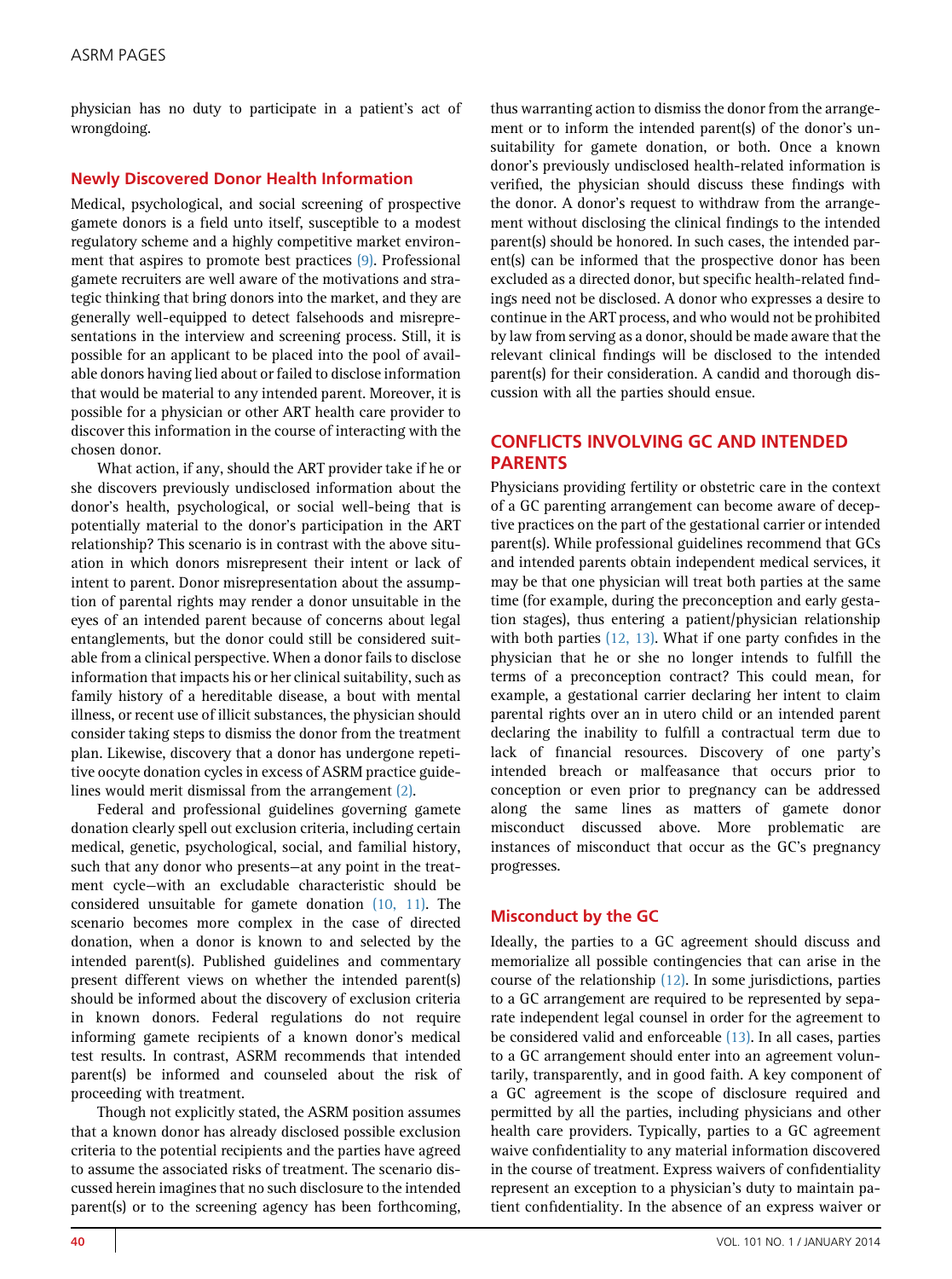explicit contractual guidance in the face of newly discovered information, fertility and obstetric practitioners must weigh the benefits and burdens of nonconsensual disclosure. In some instances, physicians may consider withdrawing from the case so long as they provide sufficient notice to allow location of another willing provider.

Reported instances of breach by GCs and intended parents are relatively rare, but when they occur can present profound dilemmas for physicians. Two hypothetical scenarios are illustrative. First, what if a practitioner becomes aware that a gestational carrier has breached the terms of a signed agreement by engaging in some prohibited conduct such as drug or alcohol consumption? Is disclosure to the intended parent(s) a breach of patient confidentiality owed to the carrier? Does the physician have a duty to maximize the well-being of the offspring, and if so is nondisclosure a breach of that duty?

Practitioners who provide fertility or obstetric care to GCs do enter enforceable patient/physician relationships that include traditional duties of confidentiality. However, when a GC engages in conduct that is potentially harmful to the resulting child and would have excluded the patient from being considered as a gestational carrier at the outset, the physician should take steps to inform the intended parent(s) of the GC's behavior. Initially, the physician should encourage the GC to self-disclose and after a brief period can discuss the GC's actions with the intended parent(s). In some instances, breach on the part of the gestational carrier may be so severe as to warrant rescission of the GC agreement. These and any other legal questions should be referred to the parties' counsel.

### Misconduct by the Intended Parents

A second hypothetical situation illustrates potential wrongdoing by the intended parents. What if a practitioner becomes aware that the intended parents have breached the terms of a signed agreement by engaging in conduct that the gestational carrier expressed as material to her consent to provide services? For example, what if the intended parents confide in the practitioner they have separated and plan to divorce prior to the birth of their child – but do not plan to share this fact with the GC? If a gestational carrier made clear that delivery to an intact couple was material to her consent, should the physician reveal this marital status update to the pregnant woman? Permissive disclosure to the GC may be more straightforward in this case for two reasons.

First, it may be that the physician is not in a patient/ physician relationship with the intended parent(s) and thus owes no professional duty of confidentiality. Because professional guidelines discourage practitioners from simultaneously treating the GC and the intended parent(s) because of potential conflicts of interest, the physician may have never entered a professional relationship with the intended parent(s) who has/have no reasonable expectation of confidentiality on the part of the physician [\(12\)](#page-4-0). Second, marital or relationship instability is considered an ''absolute criteria for rejection of intended parents'' to a GC agreement according to ASRM Practice Committee guidelines and thus would have barred formation of the arrangement from the outset [\(14\).](#page-4-0) Disclosure to the patient by the physician in the manner

set forth in the case of a gamete donor's failure to disclose material clinical information is a reasonable course of action.

# MISCONDUCT BY AGENTS AND ATTORNEYS

In the United States, third-party ART involves lawful commercial activity in which intended parents pay compensation to gamete donors and GCs in exchange for agreed-upon services. The monies paid include fees paid to donors and GCs, as well as fees paid to agents who assist in bringing the parties together and attorneys who memorialize the parties' agreement through contracts and court filings. As a general rule, ART agents are not typically licensed by any local, state, or federal authority and thus are not subject to governmental credentialing or inspection. Attorneys are licensed by the state bar association in the jurisdiction in which they are authorized to practice law. It is not uncommon for attorneys to act as both agents and lawyers on behalf of ART patients, donors, and GCs.

Misconduct involving the misappropriation of monies paid in connection with ART has been reported, verified, and processed. Law enforcement has investigated and prosecuted agencies and individuals who have absconded with funds paid for ART services or procured funds through active fraud and misrepresentation [\(15\)](#page-4-0). Often physicians are not involved or aware of these schemes, but such conduct causes tremendous reputational harm to the entire ART community. Occasionally, physicians do become aware of financial malfeasance by agents or attorneys and should consider the best course of action in such instances.

What if a gestational carrier mentions to her doctor at a routine appointment that the agency has failed to make an agreed-upon payment? As this can be the sign of deeper financial misconduct, should the physician advocate on behalf of the patient by contacting the sponsoring agency? Physicians treating parties to a GC arrangement are ''obliged to become as informed as possible about the financial and other arrangements between the GC mother and intended parents to make ethical decisions about providing medical care'' [\(12\).](#page-4-0) Thus, if a physician knows that a GC is experiencing financial or other mistreatment by the sponsoring agency, the physician should consider contacting the agency on behalf of the GC.

If the physician is unable to make contact with the agency, should law enforcement be contacted to flag potential fraud on the GC? At least one professional society admonishes physicians who provide medical care in connection with GC agreements ''to be aware of the policies of the agency and...avoid participation in...arrangements in which the financial or other arrangements are likely to exploit any of the parties'' [\(12\).](#page-4-0) Physicians who become aware of potentially exploitative conduct on the part of ART agencies are encouraged, and possibly duty-bound, to inquire and advocate on behalf of their victimized patient. This advocacy can take the form of contacting the sponsoring agency, notifying law enforcement, and/or reporting suspected misconduct to any relevant licensing authorities. Misconduct on the part of lawyers can and should be reported to the state bar association that issued the attorney's license to practice law [\(16\)](#page-4-0).